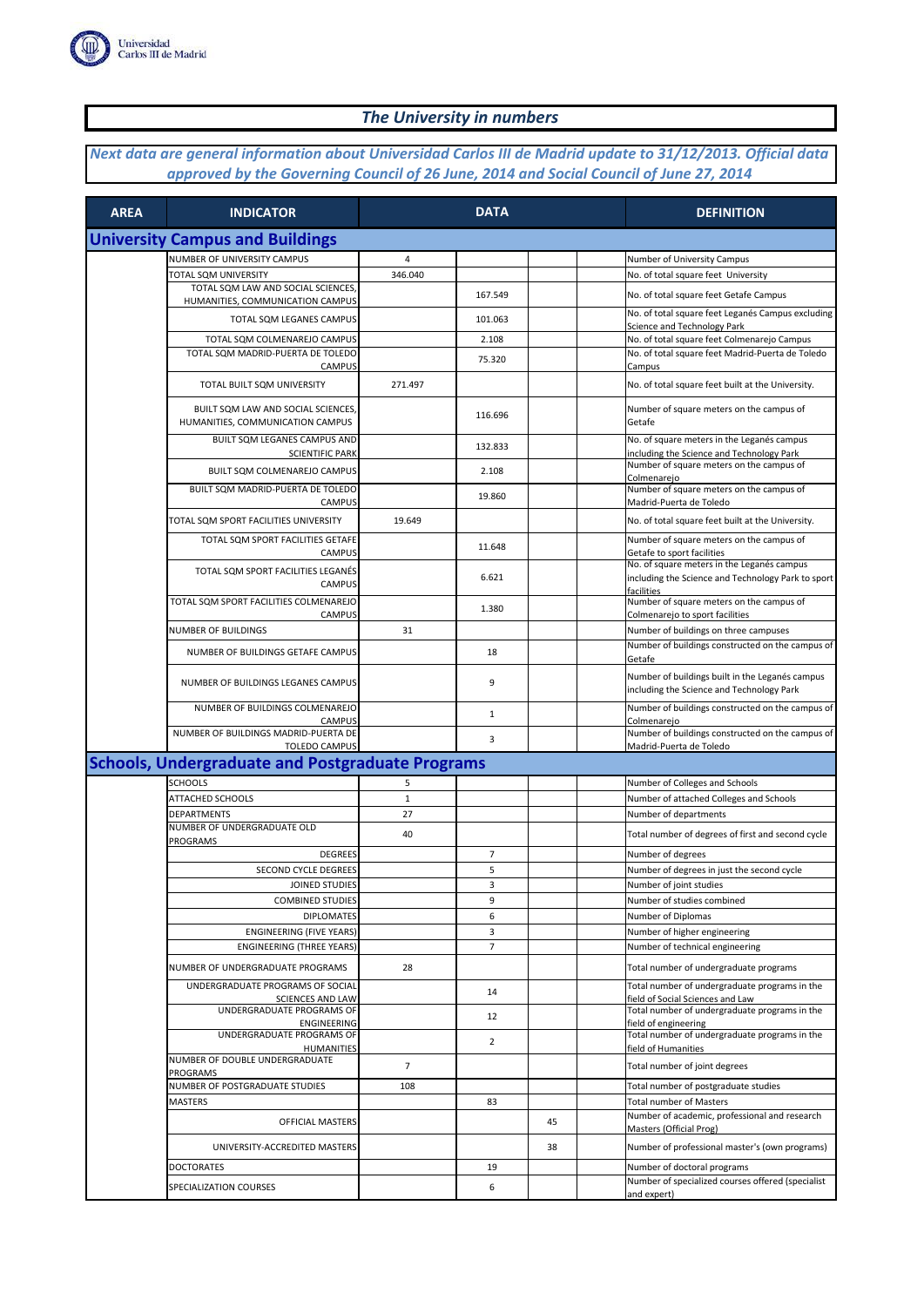

| <b>AREA</b>     | <b>INDICATOR</b>                                                                                    |         | <b>DATA</b>      | <b>DEFINITION</b> |                |                                                                                                                                          |  |  |  |
|-----------------|-----------------------------------------------------------------------------------------------------|---------|------------------|-------------------|----------------|------------------------------------------------------------------------------------------------------------------------------------------|--|--|--|
| <b>Teaching</b> |                                                                                                     |         |                  |                   |                |                                                                                                                                          |  |  |  |
|                 |                                                                                                     |         |                  |                   |                |                                                                                                                                          |  |  |  |
|                 | NUMBER OF ENROLLED STUDENTS ON<br>CAMPUS                                                            | 18.805  |                  |                   |                | Total number of students enrolled at the<br>University                                                                                   |  |  |  |
|                 | NUMBER OF STUDENTS ENROLLED IN<br>UNDERGRADUATE DEGREES TO BE<br>EXTINGUISHED                       |         | 891              |                   | 258<br>633     | Total number of students enrolled in 1 st and 2 nd<br>cycle (Disaggregated by gender M & V)                                              |  |  |  |
|                 | STUDENTS ENROLLED IN UNDERGRADUATE<br>DEGREES TO BE EXTINGUISHED (FROM SPAIN)                       |         |                  | 870               |                | Total number of students enrolled in 1st and 2nd<br>cycle whose nationality is Spanish.                                                  |  |  |  |
|                 | STUDENTS ENROLLED IN UNDERGRADUATE<br>DEGREES TO BE EXTINGUISHED (FROM<br><b>EUROPEAN UNION)</b>    |         |                  | 15                |                | Total number of students enrolled in 1st and 2nd<br>cycle whose nationality is a country of the EU.                                      |  |  |  |
|                 | STUDENTS ENROLLED IN UNDERGRADUATE<br>DEGREES TO BE EXTINGUISHED (NO FROM<br><b>EUROPEAN UNION)</b> |         |                  | 6                 |                | Total number of students enrolled in 1st and 2nd<br>cycle whose country of birth is not in the EU.                                       |  |  |  |
|                 | NUMBER OF STUDENTS ENROLLED IN<br>UNDERGRADUATE BACHELOR DEGREES                                    |         | 13.905           |                   | 6.109<br>7.796 | Total number of students enrolled in Grade<br>(Disaggregated by gender M & V)                                                            |  |  |  |
|                 | STUDENTS ENROLLED IN UNDERGRADUATE<br><b>BACHELOR DEGREES (FROM SPAIN)</b>                          |         |                  | 13.349            |                | Total number of students enrolled in Grade whose<br>nationality is Spanish.                                                              |  |  |  |
|                 | STUDENTS ENROLLED IN UNDERGRADUATE<br>BACHELOR DEGREES (FROM EUROPEAN<br>UNION)                     |         |                  | 202               |                | Total number of students enrolled in Grade whose<br>nationality is a country of the EU.                                                  |  |  |  |
|                 | STUDENTS ENROLLED IN UNDERGRADUATE<br>BACHELOR DEGREES (NO FROM EUROPEAN<br>UNION)                  |         |                  | 354               |                | Total number of students enrolled in Grade whose<br>nationality is not a country of the EU.                                              |  |  |  |
|                 | NUMBER OF STUDENTS IN OFFICIAL MASTERS                                                              |         | 1.819            |                   |                | Total number of students enrolled in the Official<br>Masters (disaggregated by gender M & V)                                             |  |  |  |
|                 | STUDENTS IN OFFICIAL MASTERS (FROM<br>SPAIN)                                                        |         |                  | 1.307             |                | Total number of students enrolled in the Official<br>Masters whose nationality is Spanish.                                               |  |  |  |
|                 | STUDENTS IN OFFICIAL MASTERS (FROM<br><b>EUROPEAN UNION)</b>                                        |         |                  | 134               |                | Total number of students enrolled in the Official<br>Masters whose nationality is a country of the EU.                                   |  |  |  |
|                 | STUDENTS IN OFFICIAL MASTERS (NO FROM<br><b>EUROPEAN UNION)</b>                                     |         |                  | 378               |                | Total number of students enrolled in the Official<br>Masters whose nationality is not a country of the<br>EU.                            |  |  |  |
|                 | NUMBER OF STUDENTS IN UNIVERSITY-<br><b>ACCREDITED MASTERS</b>                                      |         | 823              |                   |                | Total number of students enrolled in the<br>University-accredited masters                                                                |  |  |  |
|                 | STUDENTS IN UNIVERSITY-ACCREDITED<br><b>MASTERS (FROM SPAIN)</b>                                    |         |                  | 535               |                | Total number of students enrolled in the<br>University-accredited masters whose nationality is<br>Spanish.                               |  |  |  |
|                 | STUDENTS IN UNIVERSITY-ACCREDITED<br>MASTERS (FROM EUROPEAN UNION)                                  |         |                  | 66                |                | Total number of students enrolled in the<br>University-accredited masters whose nationality is<br>a country of the EU.                   |  |  |  |
|                 | STUDENTS IN UNIVERSITY-ACCREDITED<br>MASTERS (NO FROM EUROPEAN UNION)                               |         |                  | 222               |                | Total number of students enrolled in the<br>University-accredited masters whose nationality is<br>not a country of the EU.               |  |  |  |
|                 | <b>DOCTORATE STUDENTS</b>                                                                           |         | 1076             |                   | 419<br>657     | Total number of students enrolled in the<br>Doctorates                                                                                   |  |  |  |
|                 | DOCTORATE STUDENTS (FROM SPAIN)                                                                     |         |                  | 575               |                | Total number of students enrolled in the                                                                                                 |  |  |  |
|                 | DOCTORATE STUDENTS (FROM EUROPEAN<br>UNION)                                                         |         |                  | 85                |                | Doctorates whose nationality is Spanish.<br>Total number of students enrolled in the<br>Doctorates whose nationality is a country of the |  |  |  |
|                 | DOCTORATE STUDENTS (NO FROM<br><b>EUROPEAN UNION)</b>                                               |         |                  | 416               |                | EU.<br>Total number of students enrolled in the<br>Doctorates whose nationality is not a country of<br>the EU.                           |  |  |  |
|                 | HISPANIC STUDIES STUDENTS                                                                           |         | 291              |                   |                | Number of students enrolled in hispanic studies                                                                                          |  |  |  |
|                 | <b>COLLEGE CREDITS</b>                                                                              | 931.989 |                  |                   |                | Expresses the total number of credits for which<br>they have enrolled undergraduate students (old                                        |  |  |  |
|                 |                                                                                                     |         | <b>Admission</b> |                   |                | and new degrees included) and Postgraduate.                                                                                              |  |  |  |
|                 | DEMAND FIRST CHOICE                                                                                 | 4.679   |                  |                   |                | Number of students applying to enter in some<br>degree from the University in 1st option.                                                |  |  |  |
|                 | PLACES OFFERED                                                                                      | 3.425   |                  |                   |                | Number of University places for undergraduate<br>students.                                                                               |  |  |  |
|                 | PLACES OFFERED IN THE SCHOOL OF<br>ENGINEERING                                                      |         | 1.300            |                   |                | Number of University places for undergraduate<br>students in the School of Engineering.                                                  |  |  |  |
|                 | PLACES OFFERED IN THE SCHOOL OF SOCIAL<br><b>SCIENCES AND LAW</b>                                   |         | 1.585            |                   |                | Number of University places for undergraduate<br>students in the School of Social Sciences and Law.                                      |  |  |  |
|                 | PLACES OFFERED IN THE SCHOOL OF<br>HUMANITIES, COMMUNICATION AND<br><b>LIBRARY SCIENCE</b>          |         | 510              |                   |                | Number of University places for undergraduate<br>students in the Faculty of Humanities,<br>Communication and Documentation.              |  |  |  |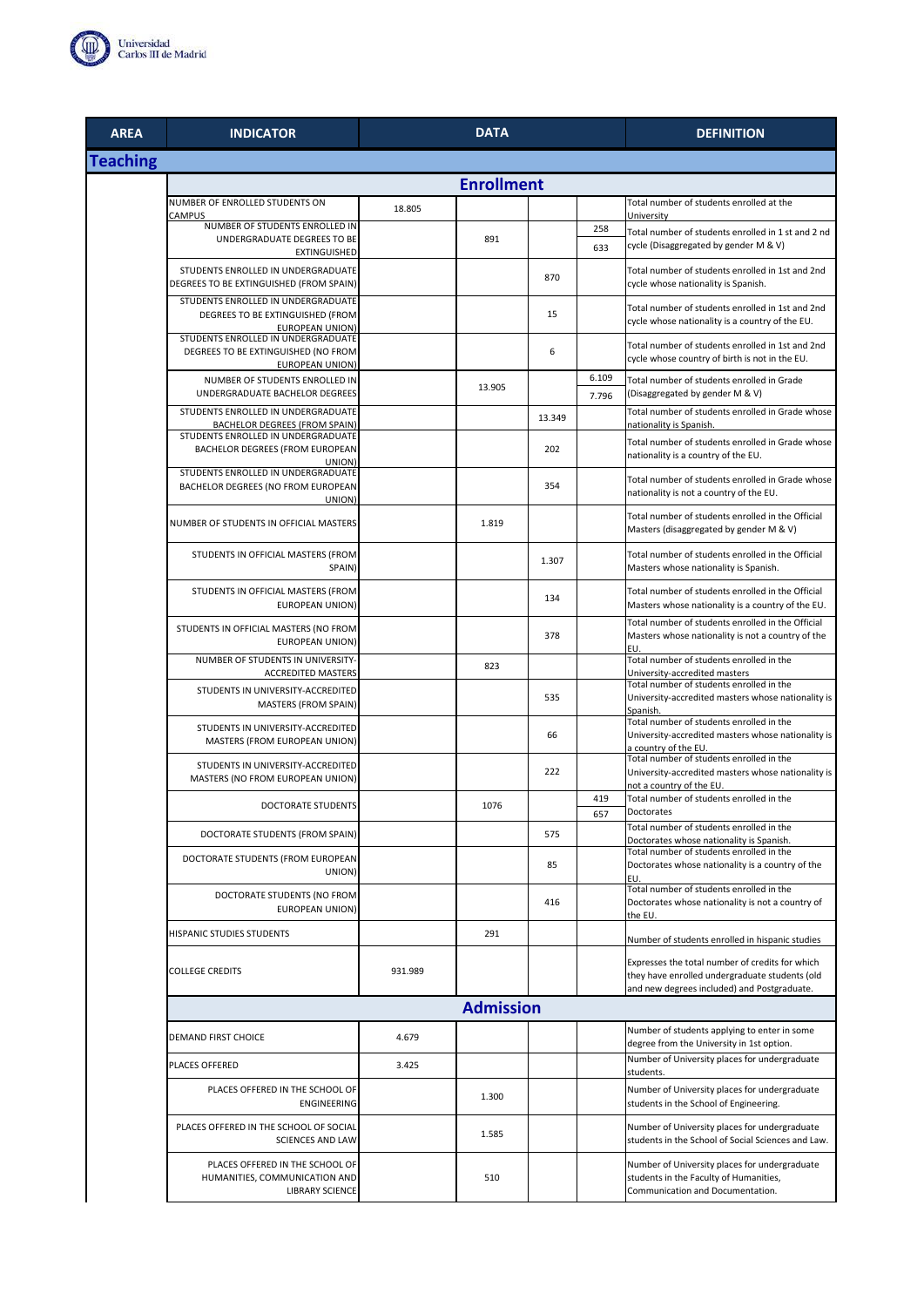

| <b>AREA</b> | <b>INDICATOR</b>                                                                                                                     |        | <b>DATA</b>         |     | <b>DEFINITION</b>                                                                                                                                                            |
|-------------|--------------------------------------------------------------------------------------------------------------------------------------|--------|---------------------|-----|------------------------------------------------------------------------------------------------------------------------------------------------------------------------------|
|             | AVERAGE RATING FOR ACCESS                                                                                                            | 10,288 |                     |     | Average rating for access to this University                                                                                                                                 |
|             | AVERAGE RATING FOR ACCESS TO THE<br>SCHOOL OF ENGINEERING                                                                            |        | 10,348              |     | Average rating for access to this University to the<br>School of Engineering for undergraduate studies in<br>the 2014/15 academic year.                                      |
|             | AVERAGE RATING FOR ACCESS TO THE<br>SCHOOL OF SOCIAL SCIENCE AND LAW                                                                 |        | 10,487              |     | Average rating for access to this University to the<br>School of Social Science and Law for<br>undergraduate studies in the 2014/15 academic<br>year.                        |
|             | AVERAGE RATING FOR ACCESS TO THE<br>SCHOOL OF HUMANITIES, COMMUNICATION<br>AND LIBRARY SCIENCE                                       |        | 10,850              |     | Average rating for access to this University to the<br>School of Humanities, Communication and Library<br>Science for undergraduate studies in the 2014/15<br>academic year. |
|             | AVERAGE RATING FOR ACCESS OUTSIDE<br>MADRID                                                                                          | 10,932 |                     |     | Average rating for access to this University for<br>students outside Madrid                                                                                                  |
|             | <b>ADMITTED STUDENTS</b>                                                                                                             | 3.512  |                     |     | Number of admitted students in academic year<br>2013/2014                                                                                                                    |
|             | OUTSIDE ADMITTED STUDENTS MADRID                                                                                                     | 1.161  |                     |     | Number of outside admitted students Madrid in<br>2013/2014 academic year.                                                                                                    |
|             | FIRST CHOICE DEMAND FOR MASTERS                                                                                                      | 3.745  |                     |     | Nº of students demanding as first choice a Master<br>in this University                                                                                                      |
|             | Nº OFFERED PLACES                                                                                                                    | 2.115  |                     |     | Nº of offered places for postgraduate students in<br>the 2014/2015 academic year.                                                                                            |
|             | OFFERED PLACES IN LAW MASTERS                                                                                                        |        | 550                 |     | Nº of offered places for postgraduate students in<br>Law Masters in the 2014/2015 academic year.                                                                             |
|             | OFFERED PLACES IN ECONOMICS AND<br><b>BUSINESS MASTERS</b>                                                                           |        | 510                 |     | Nº of offered places for postgraduate students in<br>Economics and Business Masters in the 2014/2015<br>academic vear.                                                       |
|             | OFFERED PLACES IN HUMANITIES,<br>COMMUNICATION AND SOCIAL SCIENCES<br><b>MASTERS</b>                                                 |        | 380                 |     | Nº of offered places for postgraduate students in<br>Humanities, Communication and Social Sciences<br>Masters in the 2014/2015 academic year.                                |
|             | OFFERED PLACES IN ENGINEERING AND BASIC<br><b>SCIENCES MASTERS</b>                                                                   |        | 675                 |     | Nº of offered places for postgraduate students in<br>Engineering and Basic Sciences Masters in the<br>2014/2015 academic year.                                               |
|             |                                                                                                                                      |        | <b>Mobility</b>     |     |                                                                                                                                                                              |
|             | NUMBER OF EXCHANGE STUDENTS<br><b>INCOMING</b>                                                                                       |        | 1340                |     | Total number of exchange students received in the<br>2013/2014 academic year                                                                                                 |
|             | NUMBER OF EXCHANGE STUDENTS<br>(ERASMUS) INCOMING                                                                                    |        |                     | 869 | Total number of exchange students received<br>(ERASMUS) in the 2013/2014 academic year                                                                                       |
|             | NUMBER OF EXCHANGE STUDENTS (NON<br>EUROPEAN) INCOMING                                                                               |        |                     | 471 | Total number of exchange students received (not<br>Europe) in the 2013/2014 academic year                                                                                    |
|             | NUMBER OF EXCHANGE STUDENTS<br><b>OUTGOING</b>                                                                                       |        | 1035                |     | Total number of exchange students sent in the<br>2013/2014 academic year                                                                                                     |
|             | NUMBER OF EXCHANGE STUDENTS<br>(ERASMUS) OUTGOING                                                                                    |        |                     | 691 | Total number of exchange students sent<br>(ERASMUS) in the 2013/2014 academic year                                                                                           |
|             | NUMBER OF EXCHANGE STUDENTS (NON<br>EUROPEAN) OUTGOING                                                                               |        |                     | 344 | Total number of exchange students sent (not<br>Europe) in the 2013/2014 academic year                                                                                        |
|             | AGREEMENTS FOR EUROPEAN MOBILITY                                                                                                     | 334    |                     |     | Total number of signed agreements with European<br>universities for European mobility in the course.                                                                         |
|             | COUNTRIES FOR EUROPEAN MOBILITY                                                                                                      | 29     |                     |     | Total number of countries for European Mobility                                                                                                                              |
|             | UNIVERSITIES FOR EUROPEAN MOBILITY                                                                                                   |        |                     |     | Total number of agreements for non European<br>Mobility                                                                                                                      |
|             | <b>AGREEMENTS FOR NON EUROPEAN MOBILITY</b>                                                                                          | 106    |                     |     | Total number of signed agreements with non<br>European universities for non European mobility in<br>the course.                                                              |
|             | COUNTRIES FOR NON EUROPEAN MOBILITY                                                                                                  | 23     |                     |     | Total number of countries for non European<br>Mobility                                                                                                                       |
|             | UNIVERSITIES FOR NON EUROPEAN MOBILITY                                                                                               |        |                     |     | Total number of agreements for non European<br>Mobility                                                                                                                      |
|             |                                                                                                                                      |        | <b>Satisfaction</b> |     |                                                                                                                                                                              |
|             | AVERAGE SATISFACTION OF STUDENTS                                                                                                     | 3,76   |                     |     | Quality perceived by the students of the University<br>based on an annual survey.                                                                                            |
|             | AVERAGE SATISFACTION OF STUDENTS<br>ENROLLED IN UNDERGRADUATE BACHELOR<br>DEGREES IN THE SCHOOL OF ENGINEERING                       |        | 3,69                |     | Quality perceived by the undergraduate students<br>in the School of Engineering based on an annual<br>survey.                                                                |
|             | AVERAGE SATISFACTION OF STUDENTS<br>ENROLLED IN UNDERGRADUATE BACHELOR<br>DEGREES IN THE SCHOOL OF SOCIAL<br><b>SCIENCES AND LAW</b> |        | 3,76                |     | Quality perceived by the undergraduate students<br>in the School of Social Sciences and Law based on<br>an annual survey.                                                    |
|             | AVERAGE SATISFACTION OF STUDENTS                                                                                                     |        |                     |     |                                                                                                                                                                              |

ENROLLED IN UNDERGRADUATE BACHELOR DEGREES IN THE SCHOOL OF HUMANITIES, COMMUNICATION AND DOCUMENTATION 3,84 Quality perceived by the undergraduate students in the School of Humanities, Communication and Documentation based on an annual survey.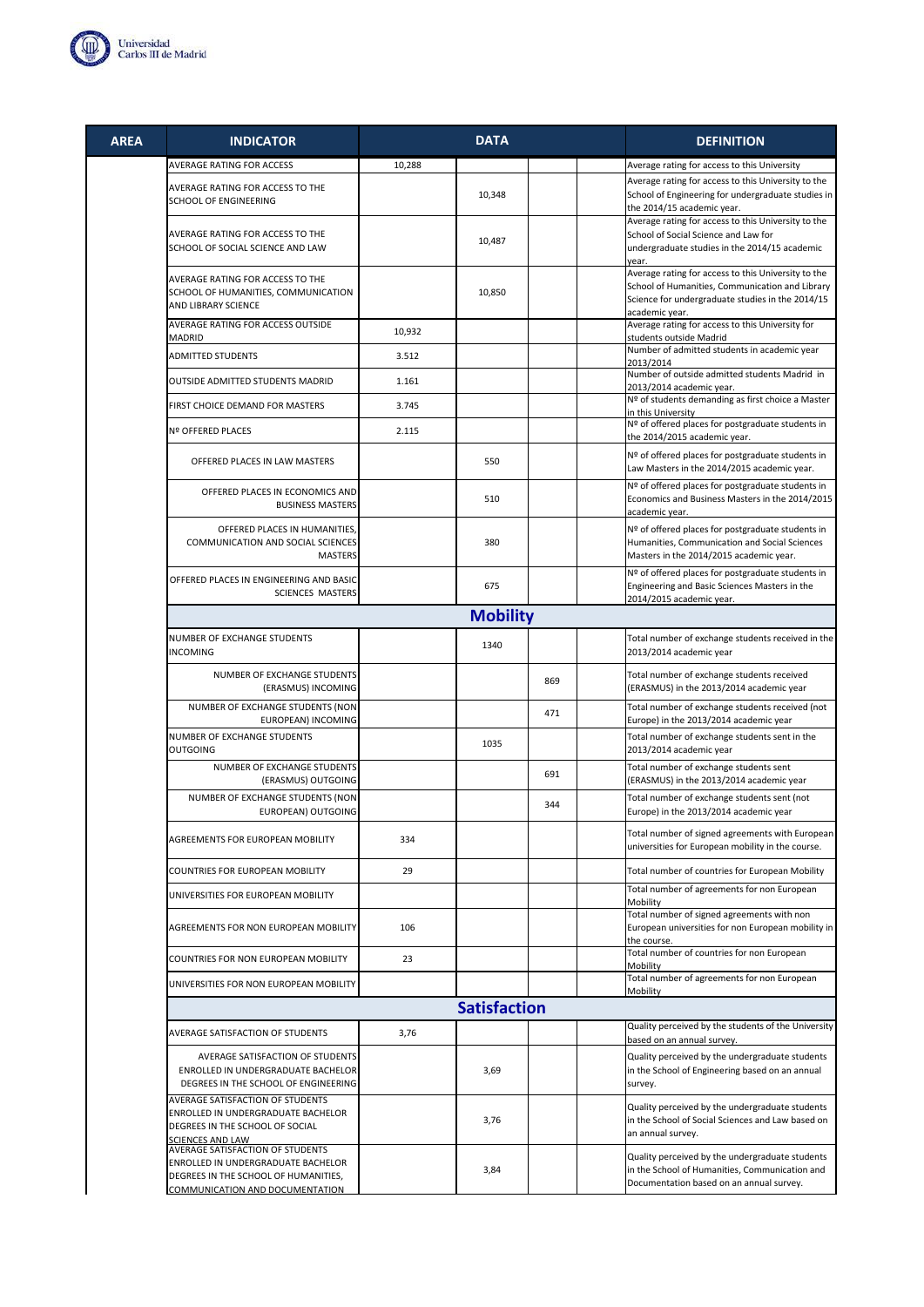

| <b>AREA</b>     | <b>INDICATOR</b>                                                                                          |       | <b>DATA</b>    |            | <b>DEFINITION</b>                                                                                                                                                                             |
|-----------------|-----------------------------------------------------------------------------------------------------------|-------|----------------|------------|-----------------------------------------------------------------------------------------------------------------------------------------------------------------------------------------------|
|                 | AVERAGE SATISFACTION OF STUDENTS<br>ENROLLED IN POSTGRADUATE STUDIES                                      | 3,92  |                |            | Quality perceived by postgraduate students with<br>the education received based on an annual survey.                                                                                          |
|                 | AVERAGE SATISFACTION OF STUDENTS WITH<br><b>COLLEGE SERVICES</b>                                          | 3,49  |                |            | Student perceptions of College Services based on<br>an annual survey.                                                                                                                         |
|                 |                                                                                                           |       | <b>Results</b> |            |                                                                                                                                                                                               |
|                 | <b>GRADUATION RATE IN BACHELOR'S DEGREE</b>                                                               | 53,2% |                |            | Percentage of students that get the Bachelor's<br>degree in the regular term plus one year.                                                                                                   |
|                 | GRADUATION RATE IN THE SCHOOL OF<br>SOCIAL SCIENCES AND LAW                                               |       | 58,4%          |            | Percentage of students graduating in the School of<br>Social Sciences and Law within regular term plus                                                                                        |
|                 | GRADUATION RATE IN THE SCHOOL OF<br><b>ENGINEERING</b>                                                    |       | 41,1%          |            | one year.<br>Percentage of students graduating in the School of<br>Engineering within regular term plus one year.                                                                             |
|                 | GRADUATION RATE IN THE SCHOOL OF<br>HUMANITIES, COMMUNICATION AND<br><b>DOCUMENTATION</b>                 |       | 64,2%          |            | Percentage of students graduating in the School of<br>Humanities, Communication and Documentation<br>within regular term plus one year.                                                       |
|                 | <b>GRADUATION RATE IN MASTERS</b>                                                                         | 57,3% |                |            | Percentage of students graduating in Masters<br>within regular term plus one year.                                                                                                            |
|                 | ABANDONMENT RATE IN BACHELOR'S<br><b>DEGREE</b>                                                           | 23,4% |                |            | Percentage of students in Bachelor's degree who<br>do not renew their registration at the end of their<br>third year of study                                                                 |
|                 | ABANDONMENT RATE IN BACHELOR'S<br>DEGREE IN THE SCHOOL OF SOCIAL SCIENCES<br>AND LAW                      |       | 20,8%          |            | Percentage of students in Bachelor's degree who<br>do not renew their registration at the end of their<br>third year of study in the School of Social Sciences<br>and Law.                    |
|                 | ABANDONMENT RATE IN BACHELOR'S<br>DEGREE IN THE SCHOOL OF ENGINEERING                                     |       | 26,1%          |            | Percentage of students in Bachelor's degree who<br>do not renew their registration at the end of their<br>third year of study in the School of Engineering                                    |
|                 | ABANDONMENT RATE IN BACHELOR'S<br>DEGREE IN THE SCHOOL OF HUMANITIES,<br>COMMUNICATION AND DOCUMENTATION  |       | 23,5%          |            | Percentage of students in Bachelor's degree who<br>do not renew their registration at the end of their<br>third year of study in the School of Humanities,<br>Communication and Documentation |
|                 | ABANDONMENT RATE IN MASTERS DEGREE                                                                        | 37,6% |                |            | Percentage of students in Master degree who do<br>not renew their registration at the end of their<br>third year of study.                                                                    |
|                 | % GRADUATE STUDENTS WITH A STAY<br>ABROAD                                                                 | 38,0% |                |            | Percentage of graduate students with an<br>international stay.                                                                                                                                |
|                 | % GRADUATE STUDENTS IN THE SCHOOL OF<br>ENGINEERING WITH A STAY ABROAD                                    |       | 22,0%          |            | Percentage of graduate students in the School of<br>Engineering with an international stay.                                                                                                   |
|                 | % GRADUATE STUDENTS IN THE SCHOOL OF<br>SOCIAL SCIENCES AND LAW WITH A STAY<br><b>ABROAD</b>              |       | 48,0%          |            | Percentage of graduate students in the School of<br>Social Sciences and Law with an international stay.                                                                                       |
|                 | % GRADUATE STUDENTS IN THE SCHOOL OF<br>HUMANITIES, COMMUNICATION AND<br>DOCUMENTATION WITH A STAY ABROAD |       | 38,0%          |            | Percentage of graduate students in the School of<br>Humanities, Communication and Documentation<br>with an international stay.                                                                |
|                 | <b>Scholarships and Grants</b>                                                                            |       |                |            |                                                                                                                                                                                               |
|                 | NUMBER OF SCHOLARSHIPS AWARDED<br>MINISTRY OF EDUCATION                                                   | 2.930 |                |            | Number of Scholarships awarded by the Ministry<br>of Education students UC3M                                                                                                                  |
|                 | NUMBER OF SCHOLARSHIPS TO SERVICES<br>PARTNERSHIP UC3M                                                    | 543   |                | 258<br>285 | Number of Scholarships awarded by the Ministry<br>of Education students UC3M                                                                                                                  |
|                 | NUMBER OF SCHOLARSHIPS WITH<br>DEPARTMENT UC3M                                                            | 22    |                | 6<br>16    | No. Scholarship collaboration with Departments                                                                                                                                                |
|                 | NUMBER OF AWARDS OF EXCELLENCE OF THE                                                                     | 198   |                | 97         | Number of granted scholarships to study for<br>students with excellent academic achievement.                                                                                                  |
|                 | COMMUNITY OF MADRID                                                                                       |       |                | 101        | (new students and university students)<br>Number of aid granted to students with good                                                                                                         |
|                 | SPECIAL SCHOLARSHIPS FOR STUDENTS IN<br>SPECIAL SITUATIONS                                                | 49    |                | 23<br>26   | academic UC3M performance in special economic<br>situations, resulting from supervening and<br>unforeseen causes. (Disaggregated by gender F &                                                |
|                 | NUMBER OF DOCTORAL TRAINING GRANTS<br>AND MASTERS                                                         | 465   |                | 204<br>261 | No. of scholarships awarded to doctoral students<br>and masters                                                                                                                               |
| <b>Research</b> |                                                                                                           |       |                |            |                                                                                                                                                                                               |
|                 | <b>RESEARCH GROUPS</b>                                                                                    | 127   |                |            | Number of research groups belonging to the                                                                                                                                                    |
|                 | RESEARCH INSTITUTES                                                                                       | 26    |                |            | Official Catalog of the University<br>Number of Research Institutes University                                                                                                                |
|                 | LOU INSTITUTES                                                                                            |       | 4              |            | Number of Research Institutes University LOU                                                                                                                                                  |
|                 | INSTITUTES WITH POSITIVE EVALUATION<br>UC3M                                                               |       | 5              |            | Number of Research Institutes University with<br>positive evaluation UC3M                                                                                                                     |
|                 | <b>OWNED INSTITUTES</b>                                                                                   |       | 17             |            | No. of owned Research Institutes University                                                                                                                                                   |
|                 | RESEARCH CHAIRS                                                                                           | 12    |                |            | Number of research chairs in place in 2013                                                                                                                                                    |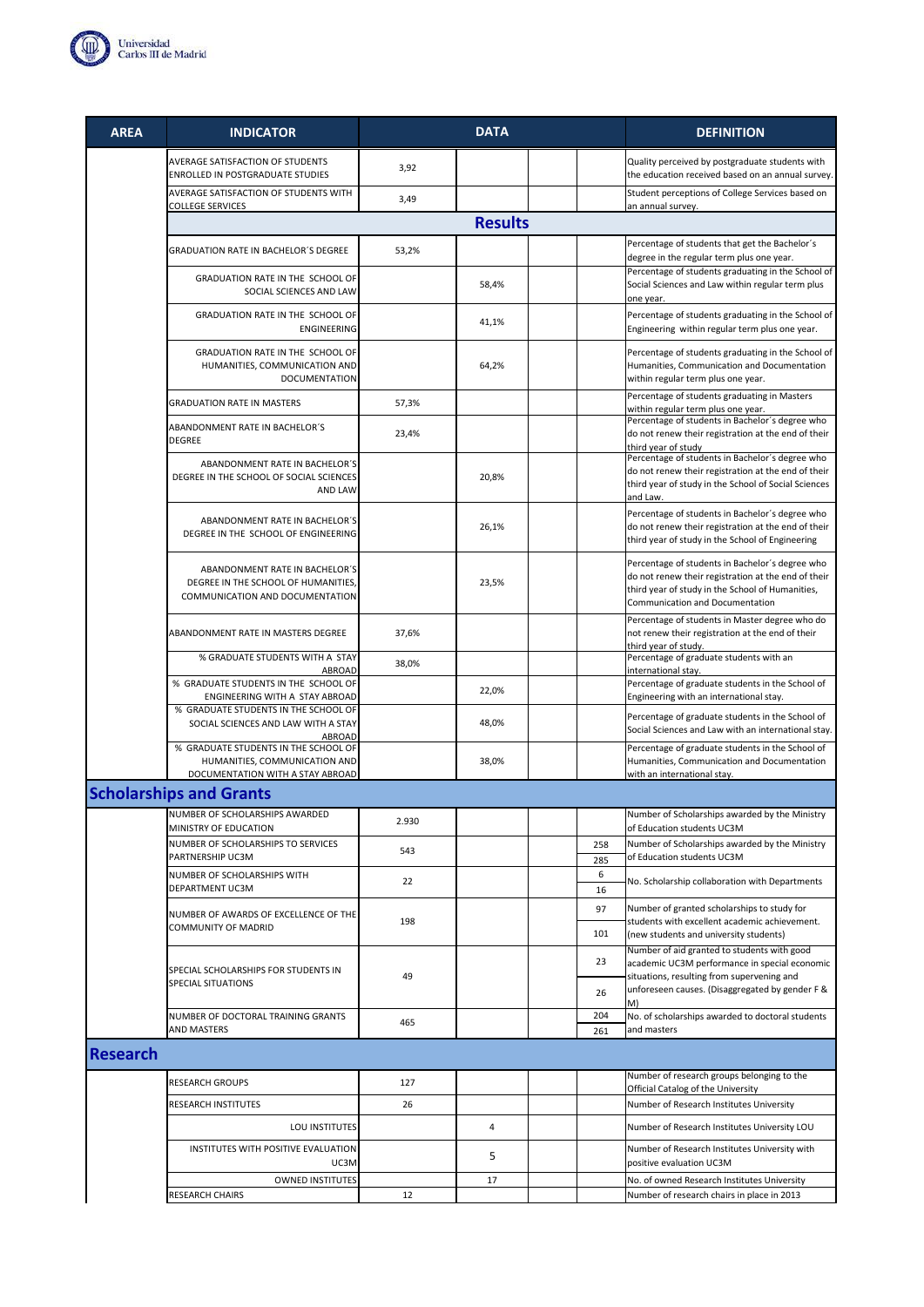

| <b>AREA</b> | <b>INDICATOR</b>                                                              |        | <b>DATA</b> |              |                   | <b>DEFINITION</b>                                                                                                                                                                                    |
|-------------|-------------------------------------------------------------------------------|--------|-------------|--------------|-------------------|------------------------------------------------------------------------------------------------------------------------------------------------------------------------------------------------------|
|             | RESEARCH LABORATORIES                                                         | 15     |             |              |                   | No. of Research Laboratories at the University<br>dedicated 100% to research                                                                                                                         |
|             | RESEARCH LABORATORIES                                                         | 18     |             |              |                   | No. of Research Laboratories at the University<br>dedicated 100% to research                                                                                                                         |
|             | RESEARCH LABORATORIES CAMPUS OF                                               |        | 15          |              |                   | No. of Research Laboratories at the Campus of                                                                                                                                                        |
|             | LEGANÉS<br>RESEARCH LABORATORIES CAMPUS OF                                    |        | 18          |              |                   | Leganes dedicated 100% to research<br>No. of Research Laboratories at the Campus of                                                                                                                  |
|             | LEGANES<br>ART. 83 CONTRACTS                                                  | 1.023  |             |              |                   | Leganes dedicated 100% to research<br>Number of contracts made Article 83                                                                                                                            |
|             | EUROPEAN PROJECTS ACHIEVED IN 2013                                            | 32     |             |              |                   | No. of European Projects made in 2013                                                                                                                                                                |
|             | NATIONAL PROJECTS ACHIEVED IN 2013                                            | 17     |             |              |                   | No. of National Projects made in 2013                                                                                                                                                                |
|             | FINANCIAL FUNDING RAISED FOR I+D+I IN<br>2013                                 | 20.491 |             |              |                   | Economic volume captured for research activities<br>in 2013. Projects include European, national,<br>regional, proprietary and art. 83 (thousand €)                                                  |
|             | FINANCIAL FUNDING RAISED FOR<br><b>COMPETITIVE PROJECTS</b>                   | 13.859 |             |              |                   | Economic volume captured for Research<br>competitive activities (at European, national and<br>regional levels including the agreement with CM)<br>(Housand)<br>Economic volume captured for Research |
|             | FINANCIAL FUNDING RAISED FOR EUROPEAN<br><b>COMPETITIVE PROJECTS</b>          |        | 13.029      |              |                   | competitive activities at European level (thousand<br>€                                                                                                                                              |
|             | FINANCIAL FUNDING RAISED FOR NATIONAL<br><b>COMPETITIVE PROJECTS</b>          |        | 830         |              |                   | Economic volume captured for Research<br>competitive activities at national level (thousand<br>€                                                                                                     |
|             | FINANCIAL FUNDING RAISED IN ART. 83<br><b>CONTRACTS</b>                       | 6.001  |             |              |                   | Financing art.83 captured in contracts (for R & D,<br>advice and consultancy, technical services,<br>repetitive, chairs ) (thousand €)                                                               |
|             | UC3M FINANCIAL FUNDING                                                        | 631    |             |              |                   | Own program and call for co-financing groups<br>(thousand €)                                                                                                                                         |
|             | PREDOCTORAL MOBILITY AIDS                                                     | 70     |             |              | 29                | Number of aids for predoctoral mobility.                                                                                                                                                             |
|             |                                                                               |        |             |              | 41                | (Disaggregated by gender M & V)                                                                                                                                                                      |
|             | YOUNG RESEARCHERS PHD MOBILITY AIDS                                           | 25     |             |              | 8<br>17           | Number of aids for young researchers Phd.<br>(Disaggregated by gender M & V)                                                                                                                         |
|             | AIDS FOR THE PREPARATION OF PROPOSAL<br><b>EUROPEAN</b>                       | 61     |             |              |                   | Number of aids for ther preparation of<br>proposal European                                                                                                                                          |
|             | AIDS FOR CO-FINANCING FOR THE PROJECTS<br><b>EUROPEAN</b>                     | 5      |             |              |                   | Number of aids for co-financing for the<br>projects European                                                                                                                                         |
|             | AIDS FOR SUPPORT FOR PROPOSALS<br>(PROPOSAL WRITERS)                          | 9      |             |              |                   | Number of aids for support for proposals<br>(Proposal Writers)                                                                                                                                       |
|             | AIDS FOR THE ORGANIZATION OF<br>CONFERENCES AND WORKSHOPS                     | 38     |             |              |                   | Number of aids for the organization of<br>conferences and workshops                                                                                                                                  |
|             | <b>Administrative and Service Staff</b>                                       |        |             |              |                   |                                                                                                                                                                                                      |
|             |                                                                               |        |             |              | 447               | No. of people of Administration and Services staff                                                                                                                                                   |
|             | ADMINISTRATION AND SERVICE STAFF                                              | 681    |             |              | 234               | (civil and labor) (Disaggregated by gender M & V)                                                                                                                                                    |
|             | ADMINISTRATION AND SERVICES STAFF(CIVIL                                       |        |             |              | 348               | No. of people of Administration and Services staff                                                                                                                                                   |
|             | SERVANTS)                                                                     |        | 500         |              | 152               | (civil servants) (Disaggregated by gender M & V)                                                                                                                                                     |
|             | <b>CIVIL SERVANTS</b>                                                         |        |             | 403          | 284               | No. of civil servants (Disaggregated by gender M &                                                                                                                                                   |
|             |                                                                               |        |             |              | 119               | V)                                                                                                                                                                                                   |
|             | <b>TEMPORARY TRUST STAFF</b>                                                  |        |             | $\mathbf{1}$ | 0<br>$\mathbf{1}$ | No. of people who belong to temporary trust staff<br>(Disaggregated by gender M & V)                                                                                                                 |
|             | TEMPORARY CIVIL SERVANTS                                                      |        |             | 96           | 64                | No. of temporary civil servants (Disaggregated by                                                                                                                                                    |
|             |                                                                               |        |             |              | 32                | gender M & V)                                                                                                                                                                                        |
|             | ADMINISTRATION AND SERVICES STAFF<br>(LABOR REGIME)                           |        | 181         |              | 99<br>82          | No. of people of administration and services staff<br>(labor regime) (Disaggregated by gender M & V)                                                                                                 |
|             | CONTRACTED PEOPLE FOR PROJECTS I+D+I                                          | 173    |             |              | 61<br>112         | No. of people hired for projects of $R + D + I$<br>(Technical Support Research) (Disaggregated by<br>gender M & V)                                                                                   |
|             | NUMBER OF PAS ERASMUS-PAS MOBILITY                                            | 44     |             |              |                   | Total number of PAS displaced through the<br>Erasmus mobility program-PAS in the 2013/2014<br>academic year                                                                                          |
|             | NO. TRAINING COURSES RECEIVED IN<br><b>CLASSROOM</b>                          | 34     |             |              |                   | Number of training courses received by the PAS<br>organized by the Human Resources Unit                                                                                                              |
|             | ADMINISTRATION AND SERVICE STAFF WHO                                          |        |             |              | 356               | Total number of PAS who have received some                                                                                                                                                           |
|             | HAVE RECEIVED TRAINING COURSES IN<br><b>CLASSROOM</b>                         | 504    |             |              | 148               | training course in some classroom. (Disaggregated<br>by gender F & M)                                                                                                                                |
|             | NO. TRAINING COURSES RECEIVED ON LINE                                         | 24     |             |              |                   | Number of training courses on line for PAS<br>organized by the Human Resources Unit.                                                                                                                 |
|             | ADMINISTRATION AND SERVICE STAFF WHO<br>HAVE RECEIVED SOME TRAINING COURSE ON | 162    |             |              | 139               | Total number of PAS who have received some<br>training course on line. (Disaggregated by gender F                                                                                                    |
|             | LINE                                                                          |        |             |              | 23                | & M)                                                                                                                                                                                                 |
|             | NO. LANGUAGE COURSES RECEIVED                                                 | 97     |             |              |                   | Number of language courses organized by the PAS<br>received by the Human Resources Unit                                                                                                              |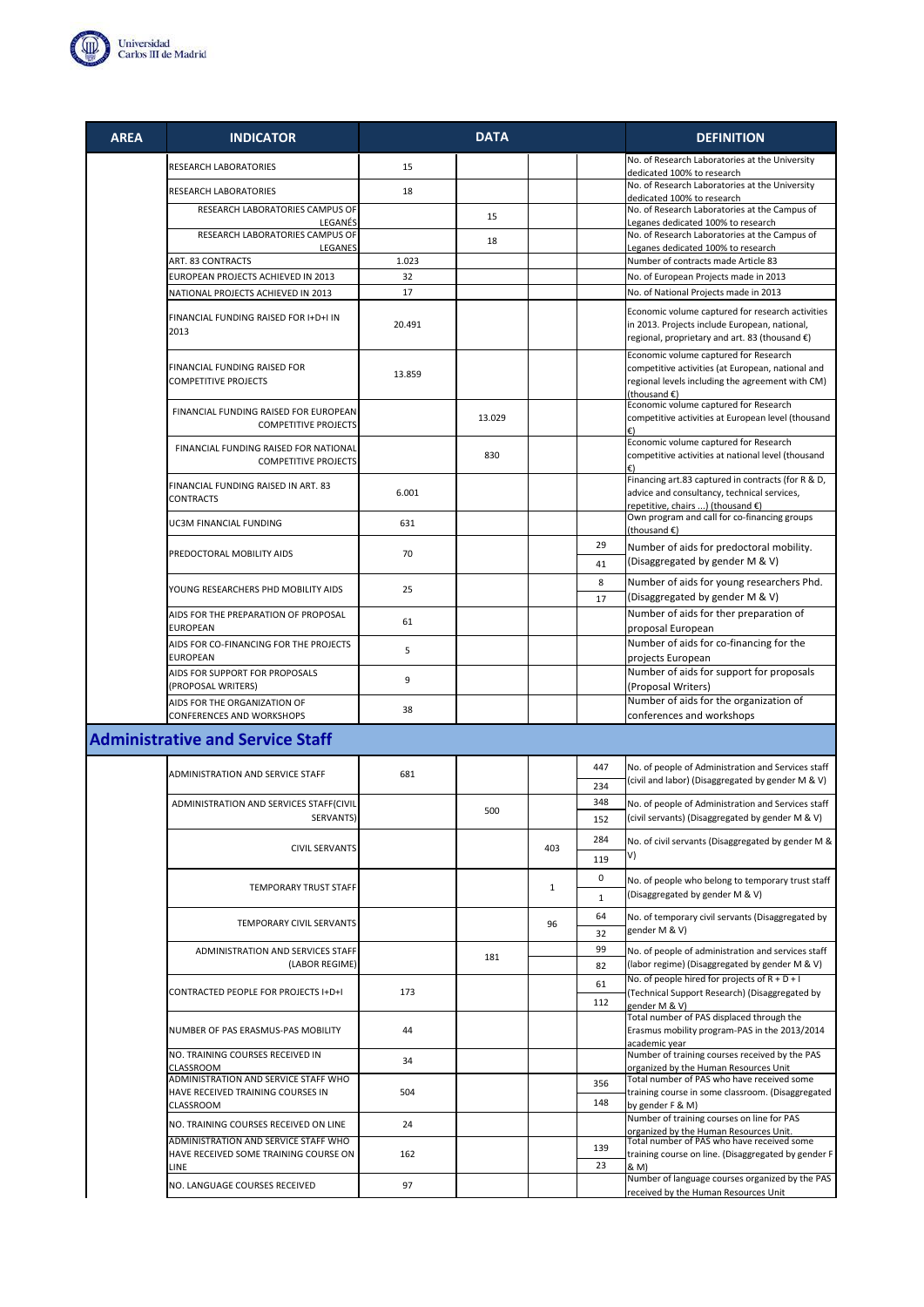

|                              | ADMINISTRATION AND SERVICE STAFF WHO<br>HAVE RECEIVED SOME LANGUAGE COURSE         | 618    |              |     | 479<br>139           | Total number of PAS who have received some<br>language course. (Disaggregated by gender F & M)                                               |  |  |
|------------------------------|------------------------------------------------------------------------------------|--------|--------------|-----|----------------------|----------------------------------------------------------------------------------------------------------------------------------------------|--|--|
| <b>Teachers and Research</b> |                                                                                    |        |              |     |                      |                                                                                                                                              |  |  |
|                              | TEACHERS AND RESEARCHERS                                                           | 1.907  |              |     | 509<br>1046          | Number of Teaching and Research staff.<br>(Disaggregated by gender M & V)                                                                    |  |  |
|                              | <b>PROFESSORS</b>                                                                  |        | 151          |     | 21<br>130            | Number of university professors (disaggregated by<br>gender M & V)                                                                           |  |  |
|                              | <b>LECTURES</b>                                                                    |        | 460          |     | 181<br>279           | Number of staff and interim of lectures.<br>(Disaggregated by gender M & V)                                                                  |  |  |
|                              | UNIVERSITIES LECTURES                                                              |        |              | 408 | 160<br>248           | Number of staff and interim of University lectures.<br>(Disaggregated by gender M & V)                                                       |  |  |
|                              | TEMPORARY UNIVERSITIES LECTURES                                                    |        |              | 52  | 21<br>31             | Number of interim of temporary University<br>lectures. (Disaggregated by gender M & V)                                                       |  |  |
|                              | <b>EMERITUS PROFESSORS</b>                                                         |        | 4            |     | $\mathbf{1}$<br>3    | Number of emeritus professors. (Disaggregated by<br>gender M & V)                                                                            |  |  |
|                              | CONTRACT TEACHERS WITH DOCTORATE<br>PROGRAM                                        |        | 16           |     | $\overline{7}$<br>9  | Number of contract teachers with doctorate<br>program. (Disaggregated by gender M & V)                                                       |  |  |
|                              | <b>VISITING TEACHERS</b>                                                           |        | 179          |     | 65<br>114            | Number of visiting teachers (Disaggregated by<br>gender M & V)                                                                               |  |  |
|                              | ASSISTANT TEACHERS WITH DOCTORATE<br>PROGRAM                                       |        | 92           |     | 41<br>51             | Number of assistant teachers with doctorate<br>program (Disaggregated by gender M & V)                                                       |  |  |
|                              | <b>ASSISTANT TEACHERS</b>                                                          |        | 573          |     | 149<br>424           | Number of assistant teachers (Disaggregated by<br>gender M & V)                                                                              |  |  |
|                              | <b>ASSOCIATE TEACHERS</b>                                                          |        | 63           |     | 26<br>37             | Number of associate teachers (Disaggregated by<br>gender M & V)                                                                              |  |  |
|                              | RESEARCH STAFF TRAINING                                                            |        | 289          |     | 101<br>188           | No. of people belonging to PDI collective training.<br>(Disaggregated by gender M & V)                                                       |  |  |
|                              | OTHER TEACHERS AND RESEARCHERS                                                     |        | 80           |     | 44<br>36             | Number of Juan de la Cierva, Ramón y Cajal, etc.<br>programs (Disaggregated by gender M & V)                                                 |  |  |
|                              | ASSOCIATE TEACHERS EQUIVALENT                                                      | 409,55 |              |     | 106,97<br>302,579    | Number of associate teachers equivalent<br>(Disaggregated by gender M & V)                                                                   |  |  |
|                              | PDI FROM EUROPEAN UNION (EXCLUDING<br>SPAIN)                                       | 95     |              |     | 25<br>70             | Number of equivalent teachers and researchers<br>whose nationality is a country in the EU excluding<br>Spain (Disaggregated by gender F & M) |  |  |
|                              | PDI NO FROM EUROPEAN UNION                                                         | 154    |              |     | 42<br>112            | Number of Foreigner equivalent teachers and<br>researchers. (Disaggregated by gender F & M)                                                  |  |  |
|                              | THEACHERS WITH DOCTORATE PROGRAM                                                   | 1.112  |              |     | 376<br>736           | Number of teachers with doctorate program.<br>(Disaggregated by gender M & V)                                                                |  |  |
|                              | NO. OF PDI ERASMUS-PDI MOBILITY                                                    | 62     |              |     |                      | Total number of displaced teachers through the<br>Erasmus mobility program-PDI in the 2013/2014                                              |  |  |
|                              | NO. TRAINING COURSES RECEIVED IN<br>CLASSROOM<br>TEACHERS AND RESEARCHERS WHO HAVE | 22     |              |     |                      | Number of training courses received by the PDI<br>organized by the Human Resources Unit<br>Total number of PDI who have received some        |  |  |
|                              | RECEIVED TRAINING COURSES IN<br>CLASSROOM                                          | 322    |              |     | 145<br>177           | training course in some classroom. (Disaggregated<br>by gender F & M)                                                                        |  |  |
|                              | NO. TRAINING COURSES RECEIVED ON LINE                                              | 16     |              |     |                      | Number of training courses on line received by the<br>PDI organized by the Human Resources Unit                                              |  |  |
|                              | TEACHERS AND RESEARCHERS WHO HAVE<br>RECEIVED SOME TRAINING COURSE ON LINE         | 24     |              |     | $\overline{3}$<br>21 | Total number of PDI who have received some<br>training course on line. (Disaggregated by gender F<br>& M)                                    |  |  |
|                              | NO. LANGUAGE COURSES RECEIVED                                                      | 66     |              |     |                      | Number of language courses organized for the PDI<br>by the Human Resources Unit                                                              |  |  |
|                              | TEACHERS AND RESEARCHERS WHO HAVE<br>RECEIVED SOME LANGUAGE COURSE                 | 148    |              |     | 59<br>89             | Total number of PDI who have received some<br>language course. (Disaggregated by gender F & M)                                               |  |  |
|                              | AVERAGE SATISFACTION OF PDI WITH<br><b>COLLEGE SERVICES</b>                        | 3,83   |              |     |                      | Quality perceived by PDI about University Services<br>based on a biennial survey.                                                            |  |  |
|                              | <b>Education Infrastructure</b>                                                    |        |              |     |                      |                                                                                                                                              |  |  |
|                              | COMPUTER CLASSROOMS                                                                | 41     |              |     |                      | Number of computer labs on campus                                                                                                            |  |  |
|                              | COMPUTER CLASSROOM GETAFE CAMPUS                                                   |        | 14           |     |                      | Number of computer classrooms on the campus of<br>Getafe                                                                                     |  |  |
|                              | COMPUTER CLASSROOM LEGANÉS CAMPUS                                                  |        | 20           |     |                      | Number of computer classrooms on the campus of<br>Leganes                                                                                    |  |  |
|                              | COMPUTER CLASSROOM COLMENAREJO<br><b>CAMPUS</b>                                    |        | 6            |     |                      | Number of computer classrooms on the campus of<br>Colmenarejo                                                                                |  |  |
|                              | COMPUTER CLASSROOM MADRID-PUERTA<br>DE TOLEDO CAMPUS                               |        | $\mathbf{1}$ |     |                      | Number of computer classrooms on the campus of<br>Madrid-Puerta de Toledo                                                                    |  |  |
|                              | STATIONS IN COMPUTER CLASSROOMS                                                    | 991    |              |     |                      | Number of jobs for students in computer<br>classrooms                                                                                        |  |  |

**AREA INDICATOR DATA DEFINITION**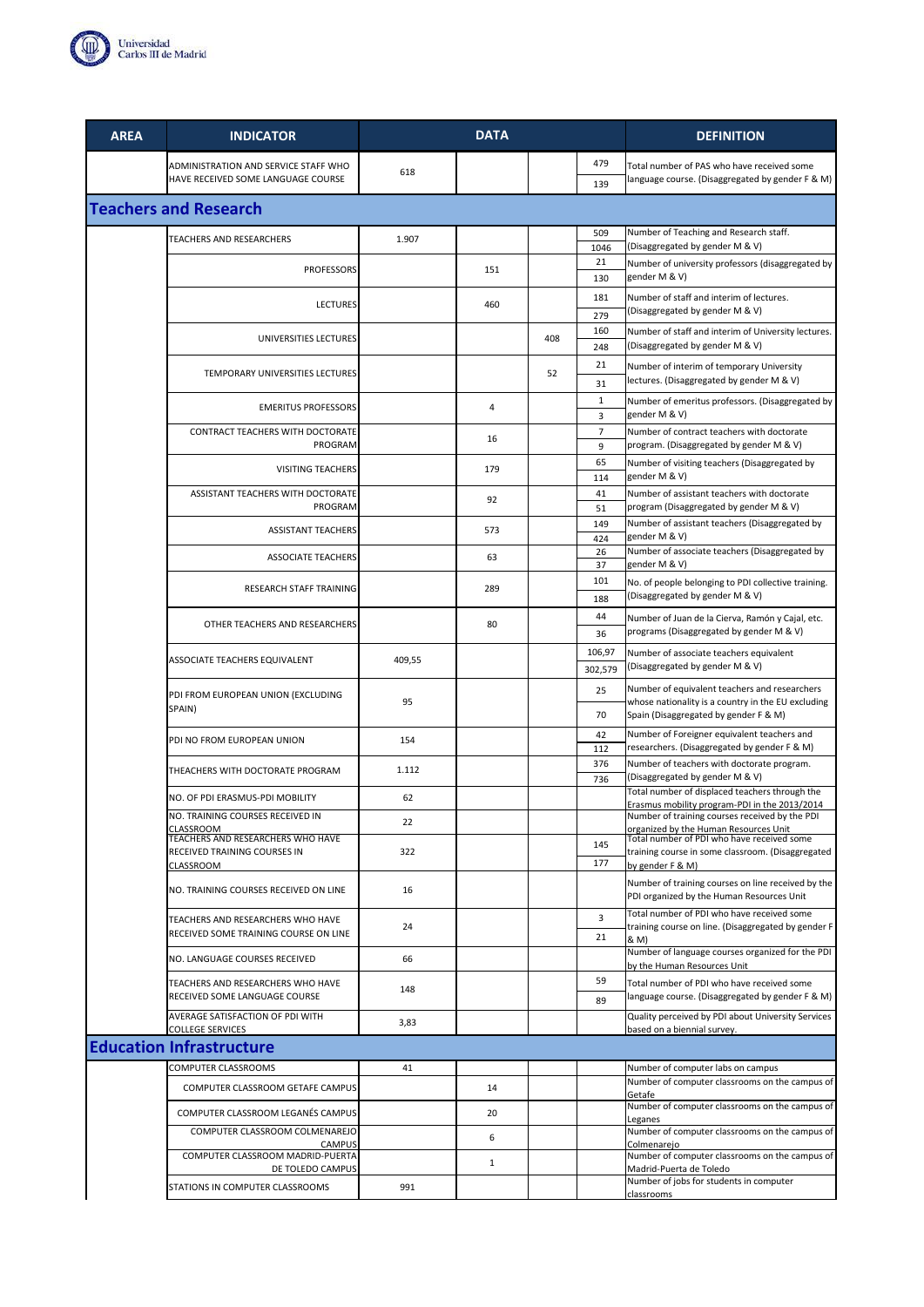

| <b>AREA</b>                | <b>INDICATOR</b>                                                  |                | <b>DATA</b>    | <b>DEFINITION</b>                                                                                                                                                                                                                    |
|----------------------------|-------------------------------------------------------------------|----------------|----------------|--------------------------------------------------------------------------------------------------------------------------------------------------------------------------------------------------------------------------------------|
|                            | STATIONS IN COMPUTER CLASSROOMS<br><b>GETAFE CAMPUS</b>           |                | 351            | Number of jobs for students in computer<br>classrooms on the campus of Getafe                                                                                                                                                        |
|                            | STATIONS IN COMPUTER CLASSROOMS                                   |                | 449            | Number of jobs for students in computer                                                                                                                                                                                              |
|                            | LEGANÉS CAMPUS<br>STATIONS IN COMPUTER CLASSROOMS                 |                | 149            | classrooms on the campus of Leganes<br>Number of jobs for students in computer                                                                                                                                                       |
|                            | COLMENAREJO CAMPUS                                                |                |                | classrooms on the campus of Colmenarejo<br>Number of jobs for students in computer                                                                                                                                                   |
|                            | STATIONS IN COMPUTER CLASSROOMS<br>MADRID-PUERTA DE TOLEDO CAMPUS |                | 42             | classrooms on the campus of Madrid-Puerta de<br>Toledo                                                                                                                                                                               |
|                            | TOTAL TEACHING CLASSROOM                                          | 257            |                | Number of teaching classrooms at the University                                                                                                                                                                                      |
|                            | TEACHING CLASSROOM GETAFE CAMPUS                                  |                | 137            | Number of teaching classrooms on the campus of<br>Getafe                                                                                                                                                                             |
|                            | TEACHING CLASSROOM LEGANÉS CAMPUS                                 |                | 81             | Number of teaching classrooms on the campus of<br>Leganes                                                                                                                                                                            |
|                            | TEACHING CLASSROOM COLMENAREJO<br><b>CAMPUS</b>                   |                | 29             | Number of teaching classrooms on the campus of<br>Colmenarejo                                                                                                                                                                        |
|                            | TEACHING CLASSROOM MADRID-PUERTA DE<br><b>TOLEDO CAMPUS</b>       |                | 10             | Number of teaching classrooms on the campus of<br>Madrid-Puerta de Toledo                                                                                                                                                            |
|                            | TEACHING LABORATORIES                                             | 83             |                | Number of Laboratories of the University<br>dedicated 100% to teaching                                                                                                                                                               |
|                            | TEACHING LABORATORIES CAMPUS OF                                   |                | 21             | Number of Laboratories on the Campus of Getafe                                                                                                                                                                                       |
|                            | <b>GETAFE</b><br>TEACHING LABORATORIES CAMPUS OF                  |                | 60             | dedicated 100% to teaching<br>Number of Laboratories on the Campus of Leganes                                                                                                                                                        |
|                            | LEGANÉS<br>TEACHING LABORATORIES CAMPUS OF                        |                |                | dedicated 100% to teaching<br>Number of Laboratories on the Campus of                                                                                                                                                                |
|                            | COLMENAREJO                                                       |                | $\overline{2}$ | Colmenarejo dedicated 100% to teaching                                                                                                                                                                                               |
|                            | MIXED LABORATORIES TEACHING AND<br>RESEARCH                       | 98             |                | Number of joint laboratories of the University<br>dedicated to teaching and Research.                                                                                                                                                |
|                            | MIXED LABORATORY TEACHING AND<br>RESEARCH CAMPUS OF GETAFE        |                | 18             | Number of joint laboratories on the campus of<br>Getafe dedicated to teaching and Research.                                                                                                                                          |
|                            | MIXED LABORATORIES TEACHING AND<br>RESEARCH CAMPUS OF LEGANÉS     |                | 79             | Number of joint laboratories on the campus of<br>Leganes dedicated to teaching and Research.                                                                                                                                         |
|                            | MIXED LABORATORIES TEACHING AND<br>RESEARCH CAMPUS OF COLMENAREJO |                | $\mathbf{1}$   | Number of mixed laboratories on the campus of<br>Colmenarejo dedicated to teaching and Research.                                                                                                                                     |
|                            | LIBRARIES AND EUROPEAN DOCUMENTATION<br><b>CENTER</b>             | 5              |                | Number of libraries and european documentation<br>centers on campuses                                                                                                                                                                |
|                            | NUMBER OF USER ACCESSES TO LIBRARIES                              | 1.120.191      |                | Number of users who have accessed the library in<br>person in 2013                                                                                                                                                                   |
|                            | N º ACCESSES TO THE LIBRARY CATALOGUE                             | 2.823.012      |                | Number of accesses to the Library Catalog for<br>searching and physical location of documents in<br>print or audiovisual searching and downloading of<br>electronic documents, as well as management of<br>offshore services in 2013 |
|                            | PRINTED BOOKS                                                     | 528.908        |                | Number of copies of printed books in the                                                                                                                                                                                             |
|                            | <b>EBOOKS</b>                                                     | 54.812         |                | University Libraries listed in the catalog<br>Number of subscribers and accessible eBooks                                                                                                                                            |
|                            | PRINTED JOURNALS                                                  | 5.385          |                | Number of collections (ongoing and closed)<br>printed magazines in libraries listed in the<br>University catalog                                                                                                                     |
|                            | ELECTRONIC JOURNALS                                               | 24.053         |                | Number of shares subscribed and accessible<br>electronic journals in the year                                                                                                                                                        |
|                            | AUDIOVISUAL DOCUMENTS                                             | 38.733         |                | Number of documents in audiovisual media (CD-<br>Rom, audio, DVD ) in college libraries and<br>included in the University catalog                                                                                                    |
|                            | PHONE CALLS FOR 'CASO'                                            | 21.056         |                | Number of telephone calls received in the Care<br>and Support Center (CASO)                                                                                                                                                          |
|                            | <b>EMERGENCY TELEPHONE CALLS (9999)</b>                           | 493            |                | Number of emergency telephone calls received<br>(9999)                                                                                                                                                                               |
|                            | STUDENTS AND FUTURE STUDENTS<br>TELEPHONE CALLS                   | 24.264         |                | Number of telephone calls received to students<br>and future students.                                                                                                                                                               |
|                            | NO. OF INCIDENTS                                                  | 47.692         |                | Number of incidents collected through HYDRA tool<br>related computer problems, request transfers,<br>phone themes, maintenance issues, etc                                                                                           |
| <b>Additional Services</b> |                                                                   |                |                |                                                                                                                                                                                                                                      |
|                            | AUDITORIUM                                                        | $\mathbf{1}$   |                | Number of auditoriums                                                                                                                                                                                                                |
|                            | UNIVERSITY RESIDENCES                                             | 3              |                | Number of university residences on campus                                                                                                                                                                                            |
|                            | <b>SPORT CENTER</b>                                               | $\overline{2}$ |                | Number of sport centers on campus                                                                                                                                                                                                    |
|                            | YOUTH INFORMATION CENTER                                          | 3              |                | Number of youth information centers on campus<br>Number of centers Orientation and Career                                                                                                                                            |
|                            | PROFESSIONAL ORIENTATION SERVICES                                 | 3              |                | Planning on campus                                                                                                                                                                                                                   |
|                            | CAFETERIAS AND RESTAURANTS                                        | $\overline{7}$ |                | Number of cafeterias and restaurants on campus                                                                                                                                                                                       |
|                            | PRINTING ROOMS                                                    | 6              |                | Number of printing rooms on campus<br>Number of banking services on campus (office and                                                                                                                                               |
|                            | BANKS/ATM                                                         | $\overline{7}$ |                | (or ATM)                                                                                                                                                                                                                             |